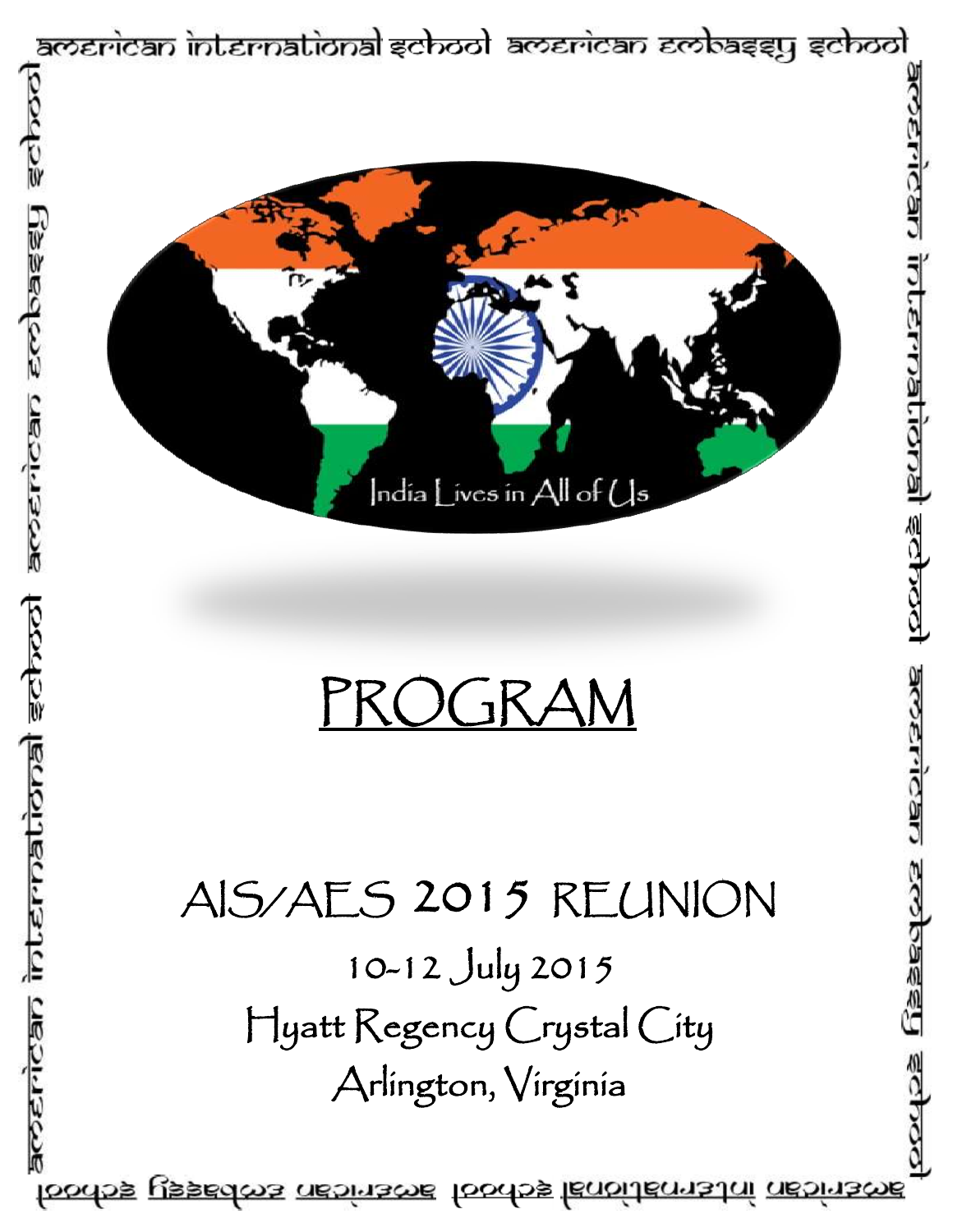

# **CONTENTS**

| <b>Welcome Message</b> | 2  |
|------------------------|----|
| Schedule of Events     | 4  |
| Notes and Reminders    | 5  |
| Menu                   | 6  |
| <b>Guest List</b>      | 7  |
| <b>Special Thanks</b>  | q  |
| In Memoriam            | 10 |
|                        |    |



# **BOARD OF DIRECTORS**

Mary (Flanagan) Williamson, President Anne Weathersby, Vice President Anne (Beattie) Kerr, Treasurer Suzanne (Bakey) Fricke, Secretary Julie Marquis, Director Eric Peterson, Director Jason Becker, Director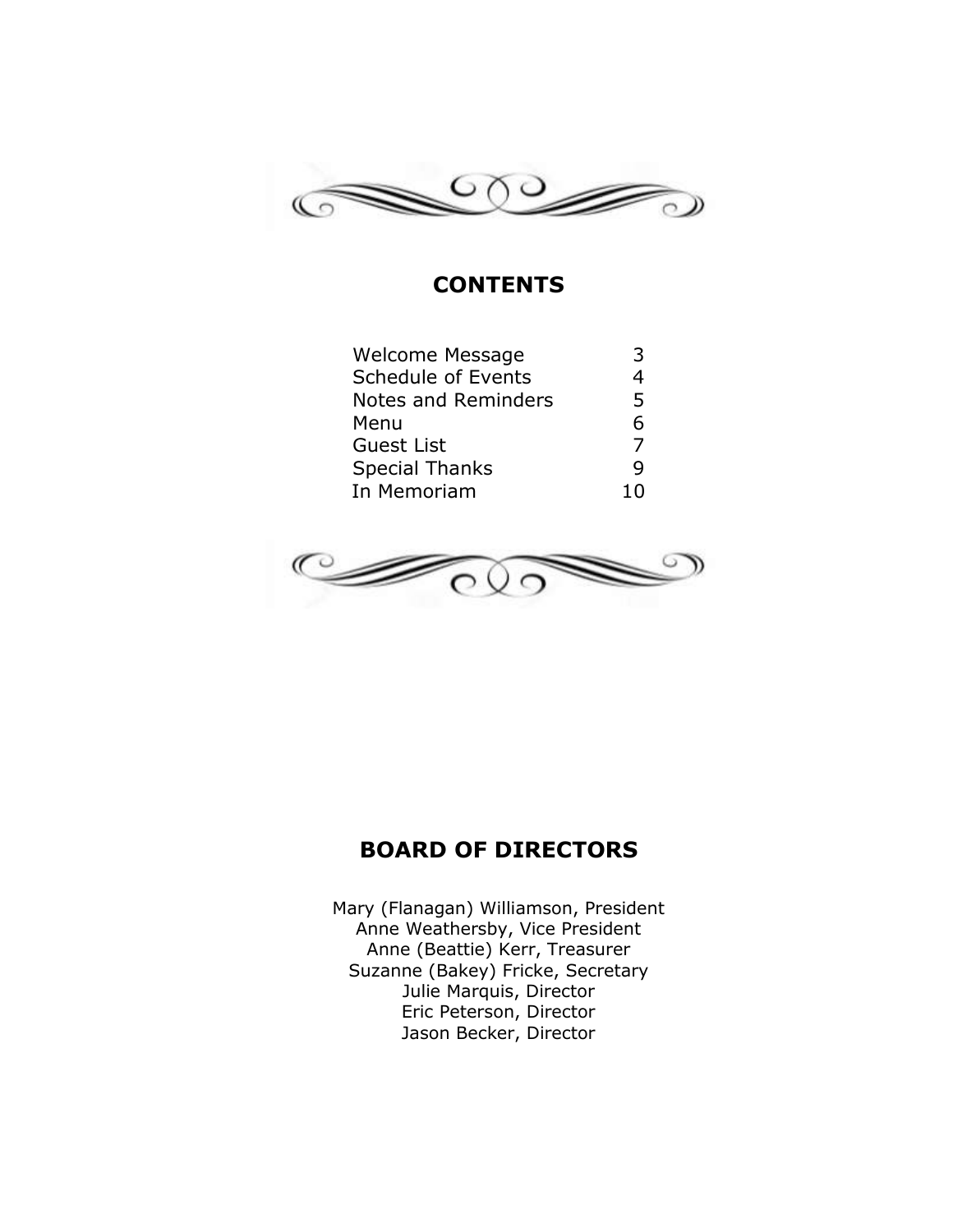

# **WELCOME**

Namaste Dear Friends,

Welcome to the AIS/AES 2015 Reunion! It is hard to believe five years have passed since we last gathered; yet here we are, excited to see old friends and eager to meet new ones. Our common experience at AIS/AES has bound us together and influenced who we are today. Although each of us traveled our own life's paths, a small part of India has stayed with us throughout our lives. This year's reunion theme, *India Lives in All of Us*, strives to capture the essence of the special bond we all share. Near or far, our AIS/AES Family has stayed in touch. It is time we get together again to celebrate happy memories and create new ones!

We have been planning and working on this reunion since the day the last one ended. Our reunion committee has worked hard to fulfill the promise of our association's charter to promote and facilitate the lifelong communication and camaraderie of alumni, faculty, staff, family and friends of AIS/AES. Our reunions started as a gathering of a few friends into an every-five-years occasion to celebrate lifelong friendships, reunite with old friends and make new friends. Though we may have gotten a little older- like our kinship with India - we realize our friendships and friends are ageless.

Your association Board of Directors and the many volunteers and contributors who helped to make this all possible, hope you have a wonderful reunion and that when you leave, you, too, are looking forward to when we meet again!

# *Mary Williamson*

Mary (Flanagan) Williamson AIS/AES Alumni Association, Inc. Board of Directors, President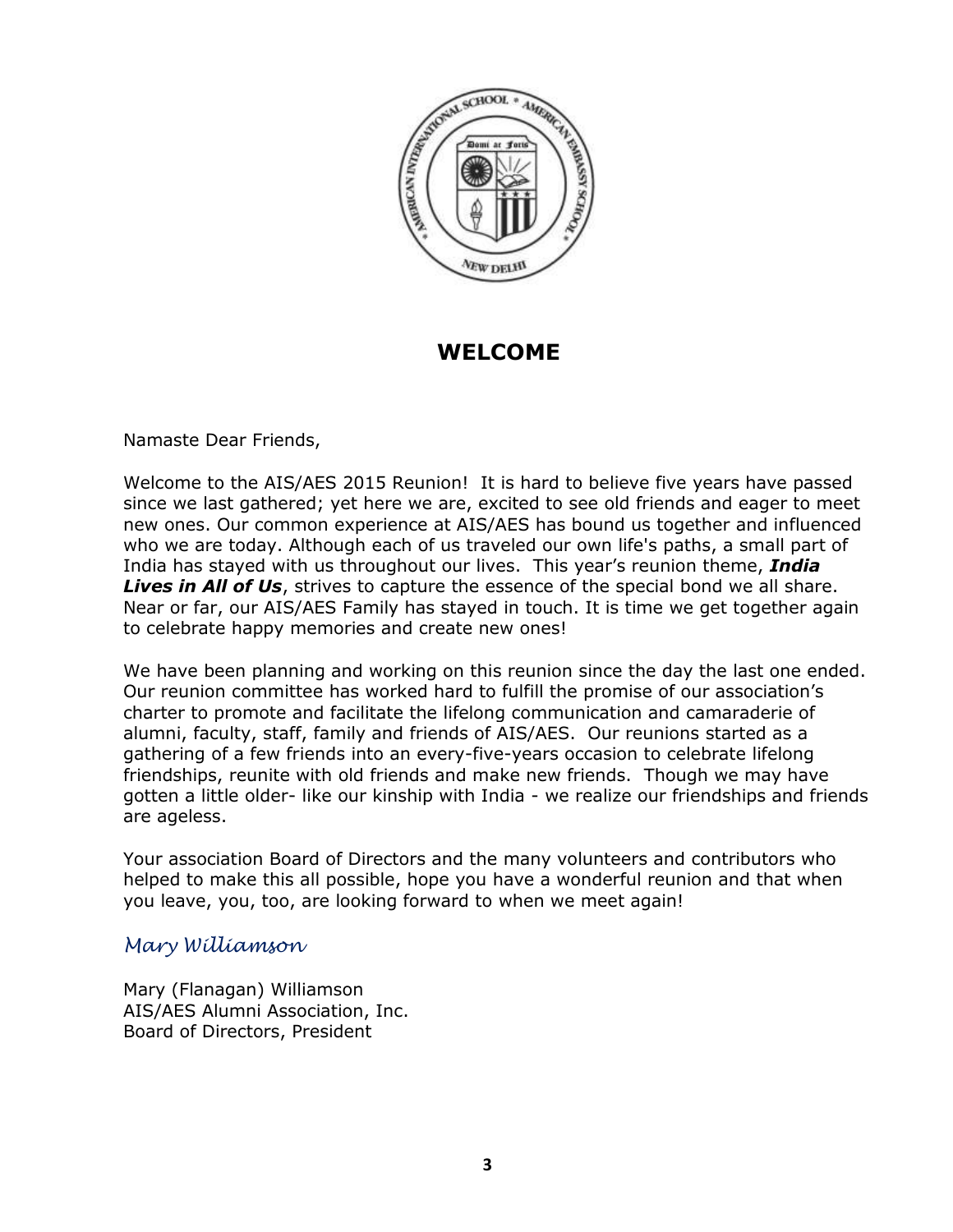# **SCHEDULE OF EVENTS**

| <b>Friday, 10 July 2015</b>        |                                                                                                                                                                                                                                |
|------------------------------------|--------------------------------------------------------------------------------------------------------------------------------------------------------------------------------------------------------------------------------|
| 11:00 AM - 7:00 PM                 | Reunion Check-In Desk Open (Hyatt Regency Crystal City,<br>2 <sup>nd</sup> floor, Tidewater II Suite)                                                                                                                          |
|                                    | 3:00 PM - 7:00 PM Vendor Fair (outside Tidewater II Suite)<br>This area is located near the reunion Check-In Desk. Some<br>vendors may start earlier or close earlier.                                                         |
|                                    | 3:00 PM - 4:30 PM Indian Embassy "Talk and Tea"<br>*50 guests maximum; special pass and photo identification,<br>such as driver's license or passport, requested by the Embassy<br>for admittance.                             |
| 3:00 PM - 4:30 PM DC Ducks Tour    | *\$35/person; 25 person maximum                                                                                                                                                                                                |
|                                    | 6:00 PM - 11:00 PM Welcome Reception (Hyatt Regency Crystal City, Regency<br>Ballroom, Ballroom Level)<br>Lots of yummy appetizers and cash bar. Meet with people you<br>know and make new friends! Please wear your name tag. |
| Saturday, 11 July 2015             |                                                                                                                                                                                                                                |
|                                    | 11:00 AM - 7:00 PM Reunion Check-In Desk Open (Hyatt Regency Crystal City,<br>2 <sup>nd</sup> floor, Tidewater II Suite)                                                                                                       |
|                                    | 9:00 AM - 10:30 AM Smithsonian Air & Space Museum Tour (free)                                                                                                                                                                  |
|                                    | Exhibit is open daily Smithsonian Beyond Bollywood (free)<br>10:00 AM - 5:30 PM Guests may find it more convenient to visit here after the Air<br>& Space Museum Tour or return any time at their leisure.                     |
|                                    | 10:30 AM - 12:00 Noon   Kennedy Center for the Performing Arts Tour (free)                                                                                                                                                     |
| $1:00 - 2:30$ PM                   | <b>DC Ducks Tour</b><br>*\$35/person; 25 person maximum                                                                                                                                                                        |
|                                    | 3:00 PM - 7:00 PM Vendor Fair (outside Tidewater II Suite)<br>This area is located near the reunion Check-In Desk. Some<br>vendors may start earlier or close earlier.                                                         |
|                                    | 3:00 PM - 6:45 PM Silent Auction (inside Tidewater II Suite)<br>Don't forget to bring your Personal Bid Number!                                                                                                                |
| Cocktail Hour<br>7:00 PM - 2:00 AM | 6:00 PM - 7:00 PM AIS/AES Mela! (Hyatt Regency Crystal City, Regency Ballroom,<br>Ballroom Level)<br>Please wear your name tag. Name tags will be checked for<br>admittance.                                                   |
| <b>Sunday, 12 July 2015</b>        |                                                                                                                                                                                                                                |
| Open                               | Some class years are hosting separate class gatherings or<br>milestone celebrations. Those alumni will be contacted by<br>their class secretaries or the event sponsor.                                                        |

*\* Pre-registration via Eventbrite. Tickets/passes will be ready for pick-up at the reunion Check-In Desk. If you did not have a chance to sign up for an off-site event, inquire with us if there may be any openings. Also, if you decide not to use your ticket/pass, please let us know so we may offer it to another guest. Thank you!*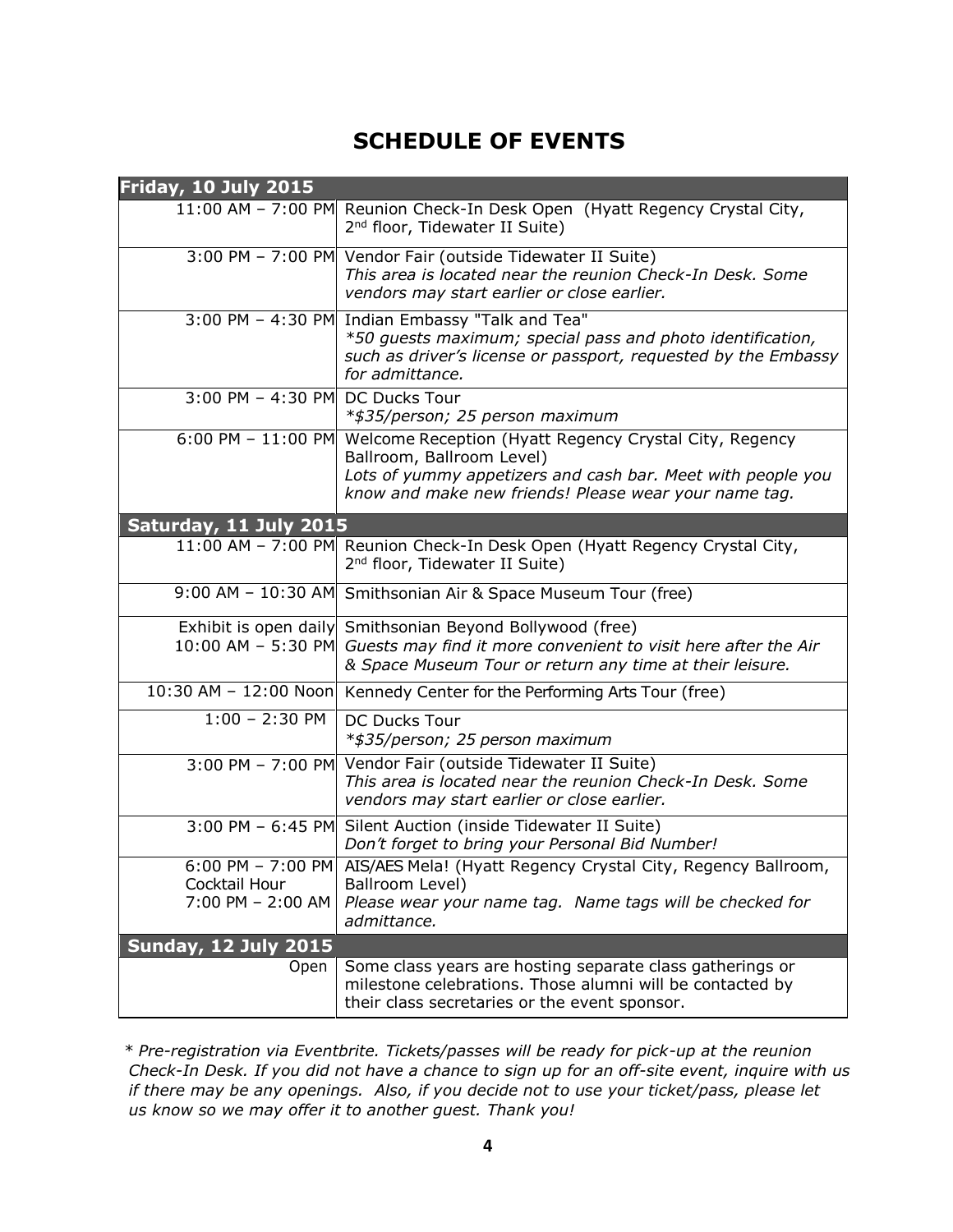# **NOTES & REMINDERS**

**Reunion Check-In** - Check-in will be conducted in Tidewater II, located on the second floor. This area will also be used by groups who wish to meet to travel together to off-site events or to hang out and chat.

**Friday Night Reception** - The Friday Night Reception will take place in the Regency Ballroom, located on the Ballroom Level (downstairs). Please wear your name tag.

**Saturday Night AIS/AES Mela** - The Saturday Night AIS/AES Mela will take place in the Regency Ballroom, located on the Ballroom Level (downstairs). Bring your appetite! Please wear your name tag. Name tags will be checked for admittance.

**Class Photos -** Class photos will be taken after the dinner presentation on Saturday night. Please see the class photo schedule inside your "Reunion Bag."

**Reunion T-Shirts –** Alumni merchandise is available through our online store hosted by Zazzle at: [http://www.zazzle.com/ais\\_aes\\_alumni+gifts.](http://www.zazzle.com/ais_aes_alumni+gifts) Check out our t-shirts, mugs, coasters and more!

**Vendor Fair** - The Vendor Fair will be held outside Tidewater II from 3:00–7:00 PM on Friday and Saturday.

# **Raffle and Silent Auction**

Raffle tickets will be available near the reunion Check-In Desk in Tidewater II. The more tickets you buy, the lower the cost of each ticket. The lucky winners will be announced on Saturday night.

This year's auction will be a Silent Auction. You will find your Personal Bid Number in your registration materials. The silent auction will be held from 3:00 – 6:45 PM on Saturday, and the winning bidders will be posted after the Saturday Night Mela.

Proceeds from the raffle and silent auction go to the alumni association to help with annual expenses and deposits for upcoming reunions. So, in other words – it goes back to you.

**Off-Site Events -** Information for event times and travel directions should be in your "Reunion Bag," but you can also inquire at the reunion Check-In Desk.

**Crystal City Metro Stop** - The Crystal City Metro Stop is located less than one mile from the Hyatt Regency, and the hotel has a free shuttle to/from the Metro. You may want to plan a few extra minutes to your travel time to allow for a more leisurely pace.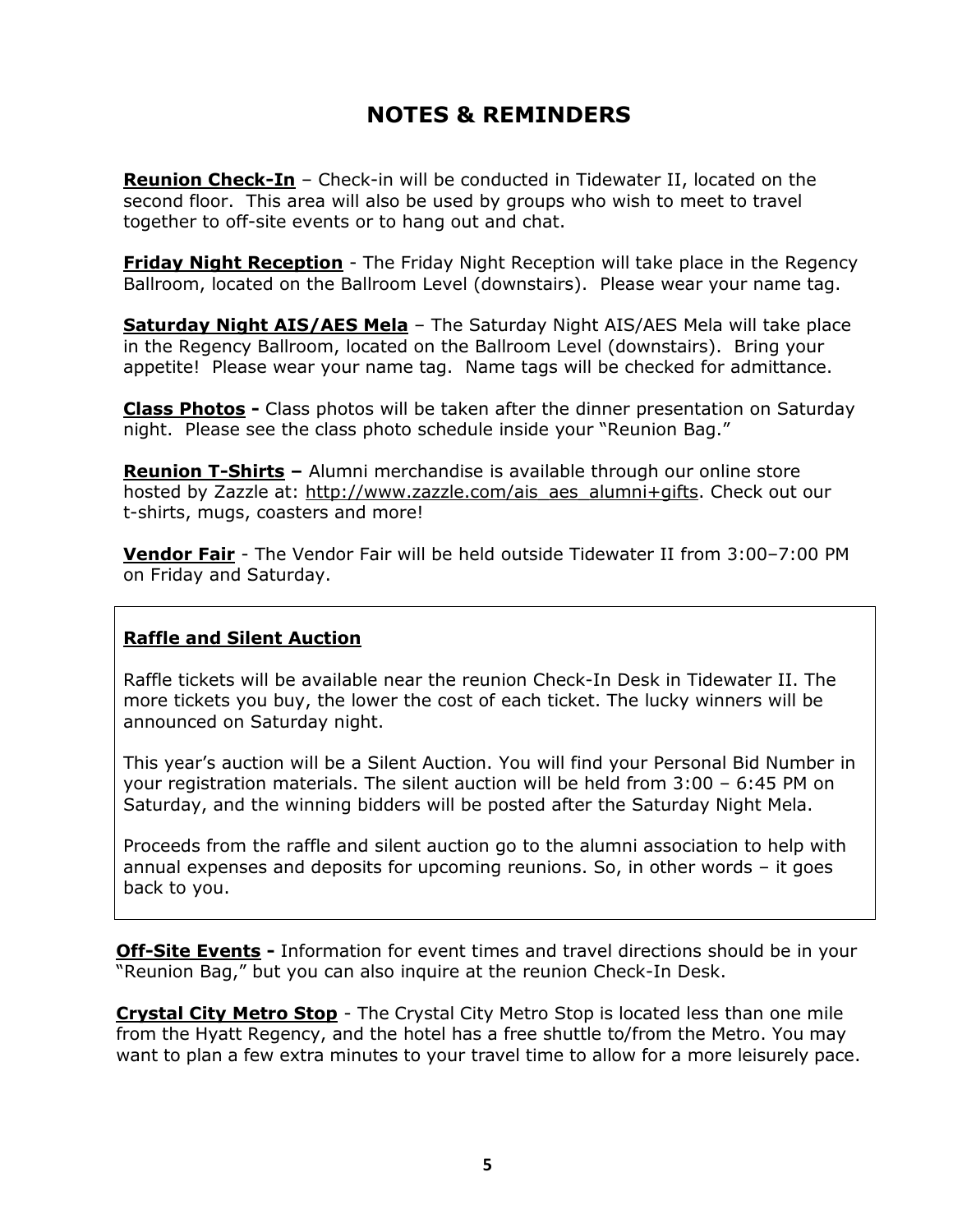# **MENU**

# **Friday Night Reception**

## **Artisanal Cheese Display**

Handcrafted and Local Cheeses with Lavosh and Baguettes, Fruit Chutney, Local Honey and Toasted Nuts

## **Crudite Display**

Holland Peppers, Purple Cauliflower, Romanesco Broccoli, Cherry Tomatoes, Fennel, Celery, Carrots, Olive and Roasted Tomato Tapenade, Spinach-Ranch Dip, Sesame Crackers, Wasa Crisps

## **Hors d'Oeuvres**

Chicken Tikka Skewers Curry Shrimp Skewers Spinach Pakora Vegetable Samosa



# **Saturday Night AIS/AES Mela**

### **Starters**

Vegetable Pakoras Mixed Greens with Peaches, Plums, Nectarines, Feta Cheese & Toasted Pecans

## **Entrees**

Butter Chicken/Chicken Makhani Lamb Roganjosh Chicken Tikka Chana Masala Saag Paneer Aloo Mutter Seared Salmon with Pico De Gallo

## **Side Dishes**

Raita Basmati Rice Tandoori Naan Penne with Broken Pomodoro Sauce

## **Desserts**

Rice Kheer Gulabjaman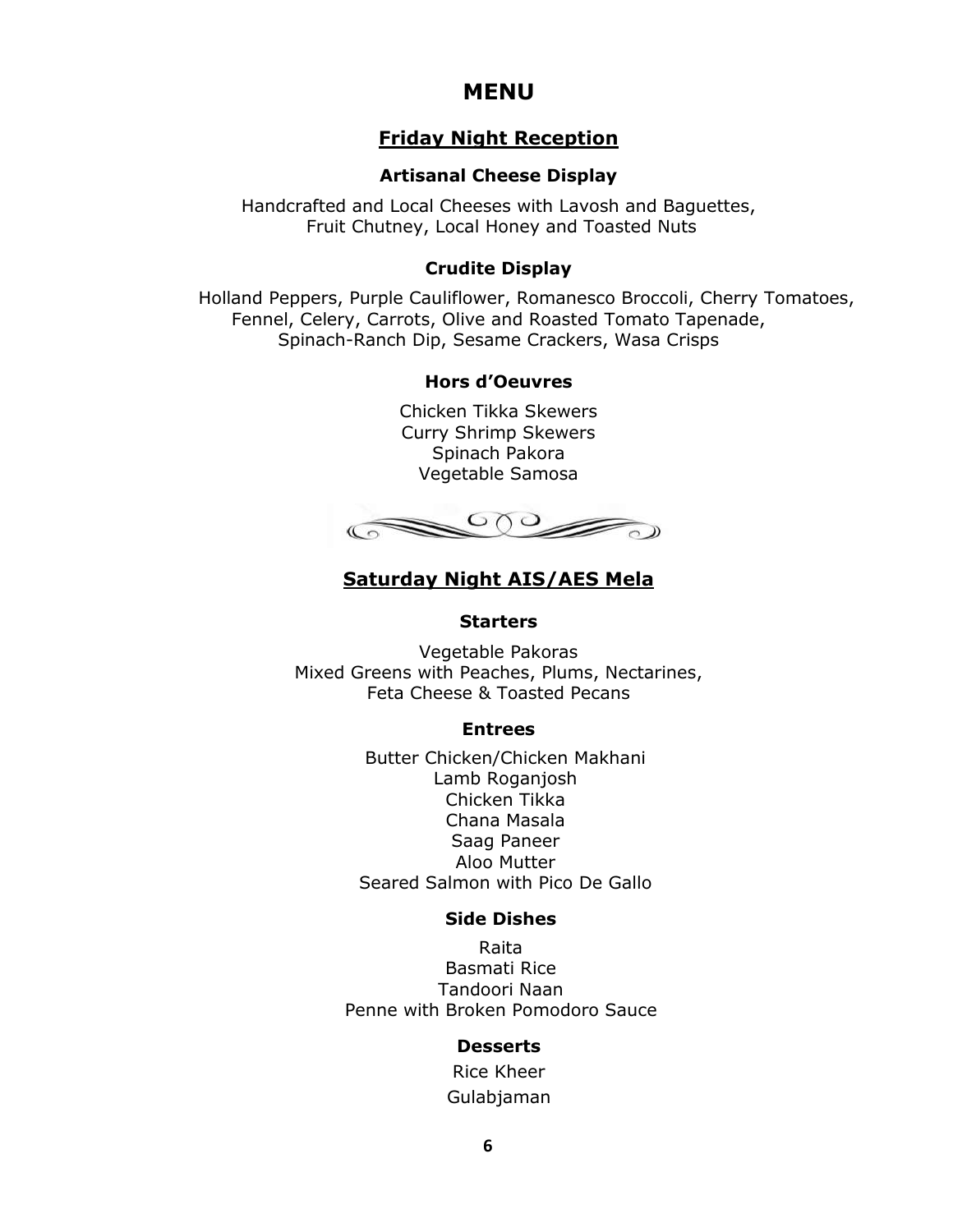### **1962**

Corey, Tim Johnson, Bob \*Johnson, Lisa Myers, Jeff \*Myers, Linda Torbett, Ken \*Tallia, Cynthia

#### **1963**

Brooks, Christine Brown Carpenter, Connie Fisher, Gordon Holcombe, William \*Holcombe, Jean Johnson, Alan Johnson Stack, Suzanne \*Lyman, David Kaplan Nasoff-Finton, Jo

#### **1964**

Keehn, Deborah Rosenfeld, Megan

#### **1965**

Allen, Ron \*Allen, Judy Lazaroff, David Minehart, David \*Minehart, Rose Russell Thomas, Connie Studwell Lazaroff, Cherie Weathersby, Anne \*Rykowski, Ed

#### **1966**

Ball Carew, Sue \*Carew, Hugh Fisher Squires, Peggy \*Squires, Mike Huey Brennan, Barbara Welch, David

#### **1967**

Beattie Kerr, Anne \*Kerr, Tim Cooperman Finkle, Judy Dempsey, Delia Lakeland Ocean, Nancy \*Ayoub, Akram Russell Rockmere, Barbara Jo Simons, Sara

Waters, Kim \*Fordwood, Hamish

#### **1968**

Ashabranner, Melissa Finlay, Vivian \*Boyer, Clyde Wunsch, David

#### **1969**

Adamson, John \*Hough, Robin Allen, Ernest \*Allen, Sarah Beasley, Gabrielle Beck, Ted Behrens Anderson, Anne Briggs Beck, Anne Ghosh Douglas, Amrita Grimm, Brian Huey Hastings, Shirley \*Hastings, Ross Ide, David Isenberg Kaufmann, Judith \*Kaufmann, Peter Jones Fitzhugh, Estrellita Kudarauskas Forrence, Lisa M. Leng Fedele, Catherine \*Fedele, Thomas Minehart, Glen Moore, Tim

\*Moore, Cathy Newberry Ashley, Judy \*Ashley, Bob Ridolfo, Joe \*Ridolfo, Ardyce Scott, Rhonda Thuermer, Tina Turner, Ellen Wilcox Bitetto, Barbara \*Bitetto, Mark

**1970** Bohr, Sarah H. Brown, Margarita Brown, Tim Coorsh, Richard Felder III, Allie \*Felder, Anne King Gordon, Karen Gray Siebert, KC Grimm, Kerry

**GUESTS** 

King Webb, Maggie \*Webb, James Krantz, Ken \*Krantz, Jo Lykens Adams, Lanette McDonald, Leslie Newberry, Jim Rieger, Paul Uyama Ukawa, Yurie Yamanouchi, Taka

#### **1971**

Allen, Frank Freundel Levey, Jane \*Levey, Bob Furst Fernyhough, Linda Hill Lillard, Lee \*Hill, Elaine Hols Toepfer, Laura Malcolm, Frieda \*Osberger, Charlie Marquis Kitch, Kathleen Matson, Rick Shurtleff Minehart, Krista Taylor Fry, Bronwyn Weiss, David

#### **1972**

Bakey Fricke, Suzanne \*Fricke, Samantha Blake, Thomas Close, John Davis, Jan Green Sullivan, Sandra Johnson, Shelley Keogh, Diane Krantz, Robert \*Krantz, Donna Lykens Peer, Andrea Miller Prinz, Debbie Murgai, Vijay Nimgade, Bhim \*Finn, Jenn Pascale Shelby, Shirley Rieger, Ann

Sarwate Heller, Pratima \*Heller, Jonathan \*Heller, Peter Shurtleff, Tom Stone Evans, Pamela Thuermer, Kitty Weaver, Peggy Wunsch, Maggie

#### **1973**

Adan, Manolito Carter Graham, Nathalie Furst, Terry McElroy Coville, Beverly \*Coville, Brooks Minehart, Nancy Nimgade Doraiswamy, Rekha \*Nimgade, Hira Rogers, Barry Rose, Jackie Rose, Rebecca White, Erika

#### **1974**

Acker, Tad Brown, Alex Flanagan Williamson, Mary \*Williamson, Dave Gallagher, Charlotte Heggie, Deb Hjort, Valerie MacPherson Keen, Karen \*Keen, Nathan Mahajan, Sunil Martindale, Tom Marquis, Eric McArdle, Jim Mehta, Kiran \*Mehta, Constance Miller Rothman, Mitzi Moore, Lee Reynolds, Meredith Rumpeltin Legan, Donna Toksoz, Deniz

#### **1975**

Adamson, David

Bennett, Debbie Berney, Larry Creedon, Robert Daugherty, Debbie Garg, Malcolm Hirst Scanlon, Sarah Ide, Peter Keogh Neil, Danielle McCarthy, Jim McCord, Andy Narain, Anil \*Narain, Smita Reppun, Diane Rumpeltin Pennington, Charlene Sugiyama, Seiichi Suneja, Sunaina

#### **1976**

Atkinson, Carla Berg, Seth Chandok, Vik \*Breen, Melissa Childs, Bill Choi Stern, Irena \*Stern, Bruce Cowper Ripley, Diane Fourt Secrest, Lesley Garg, Dave Hager, Greg Havens Katoski, Tracy Hols, Eric Kelly, William \*Kelly, Robin Kenney Rounds, Terri McCabe, Barbara \*McTague, Bill Morden Harvey, Tawnya Nimgade, Ashok Seifarth, Eric Stutz Mitchell, Andrea Vachher, Ajoy

#### **1977**

Avitabile, Daniela \*Sbroscia, Emilia Campbell, Brian \*Campbell, Loree Clements, Pete Daskaloff Wilson, Madeline \*Wilson, Lawrence Flanagan, Debbie Jorgensen, Katarina Maher Jr, Don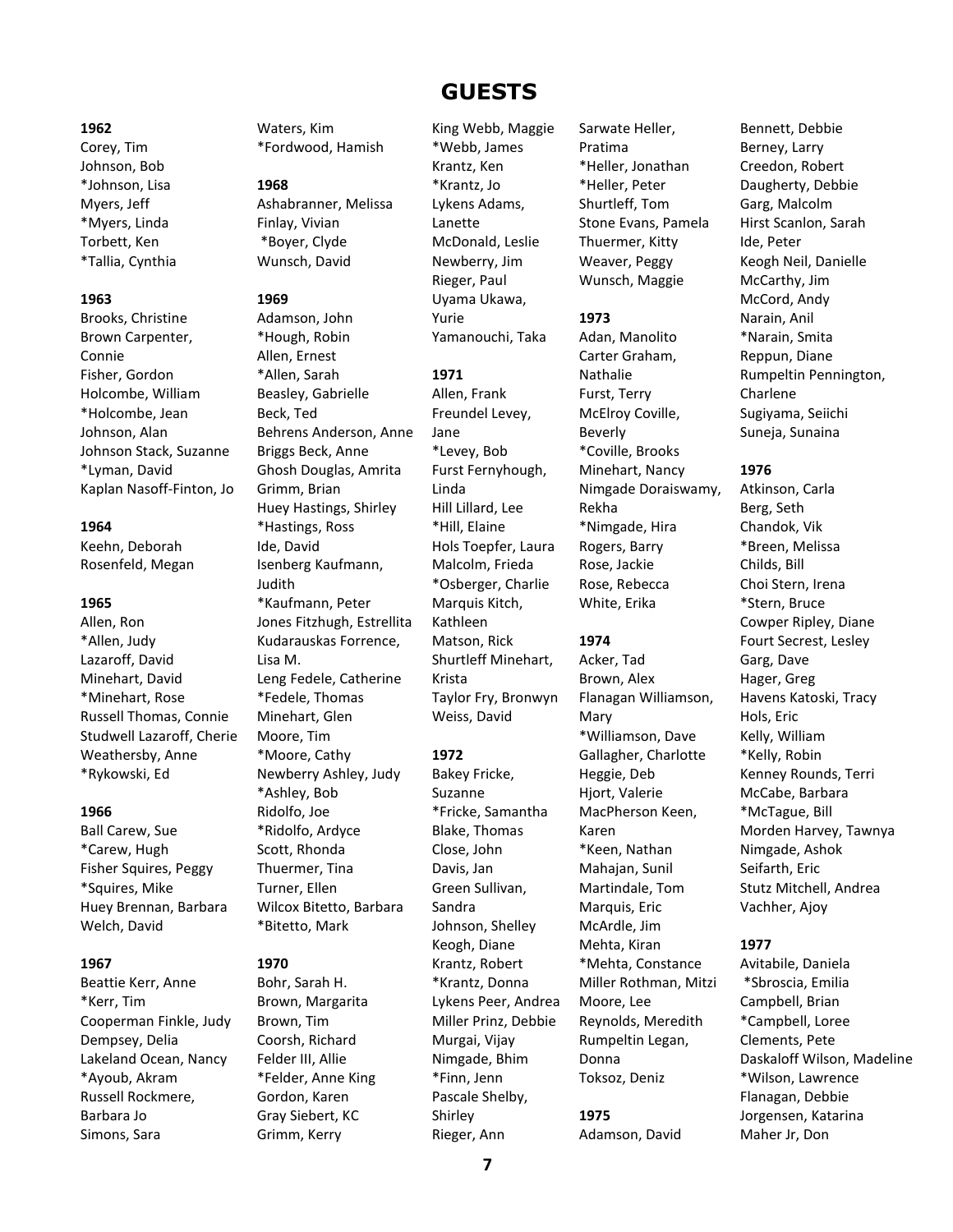# **GUESTS**

Marshall Jr, Ernest Miller, Terin Munoz, Linda Rovello Jones, Jo \*Jones, Brad Singh, Ranjit Skordialou, Stella Tronsgard-Scott, Lauren \*Tronsgard-Scott, Karen

#### **1978**

Colquhoun, Jamie Gilkey, Sharada King, Joe Litvinovic, Snezana Pohli Rose, Krista Potts Cabrera, Vicki \*Cabrera, Jose Rumpeltin, Charles \*Owens, Beverly Shafer McLaurin, Sara Warg Koontz, Debbie

#### **1979**

Hammond Naughton, Lisa Kelly Jones, Terry \*Jones, Erik Lynde Bois, Miriam Murphy, Celia \*Luke, Winston Schuler O'Neal, Donnica \*O'Neal, Frank Thompson Arens, Katherine

### **1980**

Deitchman Chereck, Kymberly \*Chereck, Herb Dollison, Elizabeth Grimsley, Robert \*Grimsley, Milissa Kellogg, Allison Marshall Bigbee, Cyndy \*Bigbee, Keith Scardaci Newlin, Christine Schuloff Reedy, Valerie \*Reedy, Russ

#### **1981** Alessa Tiedemann, Mona

\*Negreiros, Maria Avitabile Pollack, Elena \*Pollack, Matthew \*Pollack, Zoe Bryant Catterall, Penny \*Catterall, Grady Kohli Kauble, Pixy Lynde, Monika Marquis, Julie Scardaci Hardeman, MaryAnne Shafer, John \*Susoeff, Patricia Taylor (Hammond), Doug

#### **1982**

Aronhime, Raquel Dunn, Andrew Johnsen, Greg Pipkin, David

#### **1983**

Aronhime, Joe \*Aronhime, Maureen Hawley Bertsch, Martha Jackson, Sue Johnsen, Stanley Lefkowitz Inderbitzin, Mia Lugo Saenz, Fatima Misra Caton, Rashmi \*Caton, Ethan Morden McGurn, Monique Petersen, Thomas \*Petersen, Tammy Sanchez, Maria Shafer McNair, Amy

### **1984**

Aronhime, Paul Atwood, Eric Brattvag, Tor Svein Merritt, Brienne Sanchez, Edgar Hunt, Patrick Johnsen, Cyndy \*Sullivan, Michael Magee, Seana Mehta, Ritu \*Bakshi, Reya

#### **1985**

Brattvag, Anne-Lene Downs, Courtney \*Lapolla, Mark Feir Mahoney, Robyn Foum Booker, Marriana Frick, Kevin Hill, Becky Hughes, Nicole Hestilow, Kendall Leader Soderquist, Jane Lugo Law, Pat Peterson, Eric Shafer, Francis Tuttle, Russ

#### **1986**

Avenius Bolet, April Dunn, Christopher \*Dunn, Barb \*Dunn, Emma Dunn Magruder, Lora Espie, Jason Frick Osowsky, Kim King, Alexandra Leedham, Nicole \*Humphrey, Declan \*Humphrey, Erin Malpass Jackson, Mary Susan McLaskey Stone, Melanie \*Stone, Rick Moede, Bill \*Moede, Sofia Sargent III, Winthrop Sargent, Rosie Smith, Justin Weeks, Shannon

Wilson, Paul \*de la Fuente, Ingrid

### **1987**

Bennett, Russell \*McCallen, Marin Brammer, Matt \*Brammer, Lauri Broome, Jason Chen, Greg Jacobs Armstrong, Wendy Jordan, Lisa Lafaille, Sophie \*Davidson, Sean Lee, Stuart Lugo, Rosalba \*Pedra, John Moreci, Kazimiera \*Skarulis, Alex Rana, Siddhartha Thormann, Monique \*Courtney, Marcus

#### **1988**

Haynes, Jacki Hunt, Howard Robinson, David Sargent, Sarah Sargent Beasley, Emily Ullrich Bowersox, Carter Umemoto, Kim

### **1989**

Becker, Jason Chen Johnson, Alexis Kaul, Robert

### **1990**

Keinanen, Kai \*Keinanen, Sini Myers, Ian

# **1991**

Brown Klamer, Heather Kassum, Azali

#### **1993**

Beach, Julia Ore, Rebecca

#### **1995** Kassum, Tasleem

**2008** Campbell, Alex

### **2011**

Campbell, Kate

## **Faculty/Staff**

Bajaj, Alka Chmelik, Paul \*Chmelik, Elizabeth (Perry) Connell, Charlene \*Connell, Terrence Connor, Robert Connor, Claire Dhar, Patty Elliot, Jenn McIntyre, Mary Lee Robbins, David Sargent, Win Sargent, Bea

Note: Asterisk (**\***) Indicates Guest of Alumni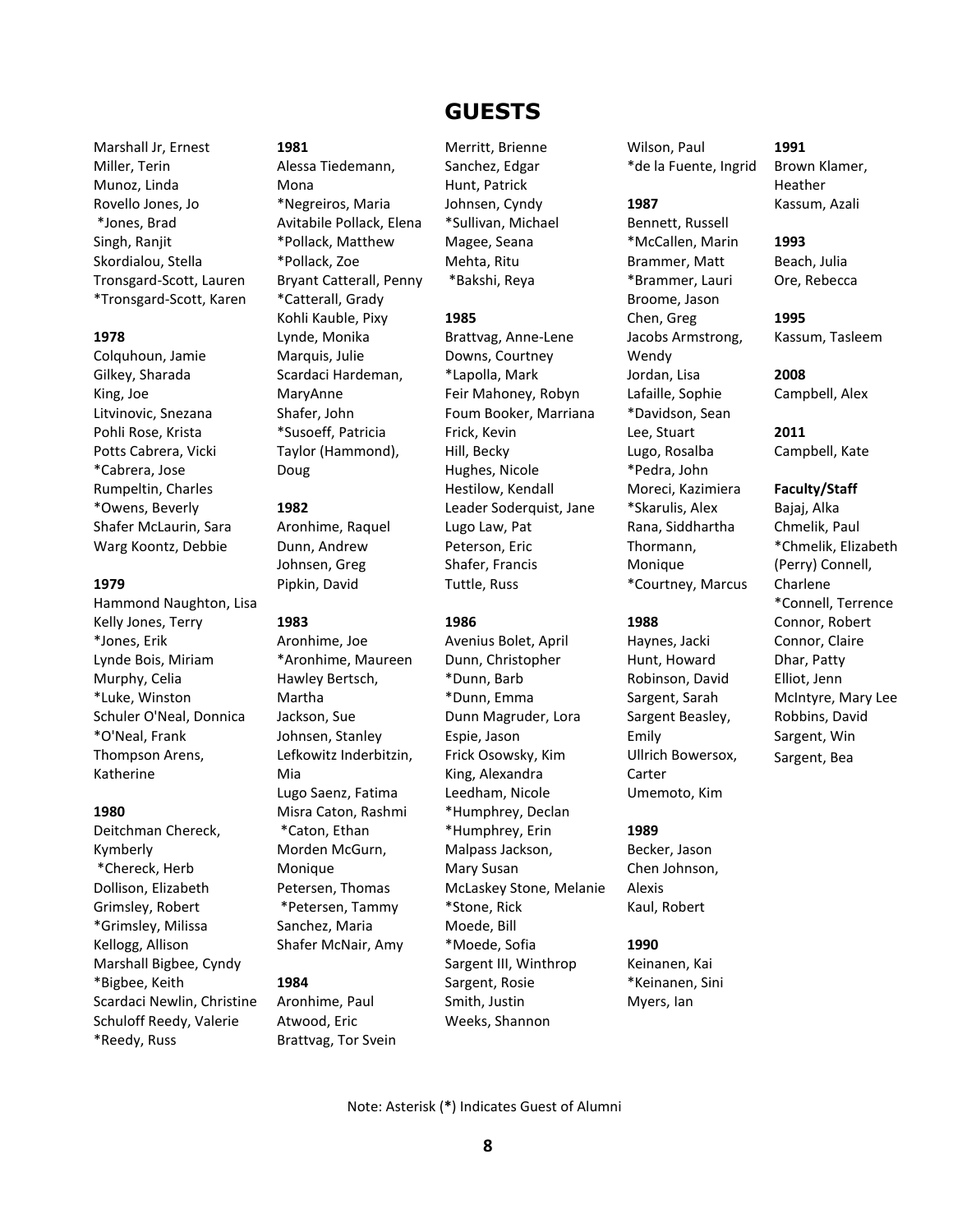# **SPECIAL THANKS (Shukriyaa)**

The AIS/AES Alumni Association Board of Directors extends special thanks to the following people who helped make this reunion possible:

> Paul Chmelik, American Embassy School, Director The Delhi Wallas Jenn Eliot, American Embassy School, Marketing & Communications Joe Ridolfo ('69) Charlotte Gallagher ('74) Barbara Huey Brennan ('66) Julie Marquis ('81) Anne Weathersby ('65) Virendra Nath ('72) John R. Smith ('66) Christopher Ashley David W. Williamson Samantha Fricke Embassy of India All Class Secretaries All Volunteers Auction & Raffle Item Contributors Slide Show Contributors The Silent Auction Team Vendor Fair Participants

We would be remiss to not thank our own family members who helped during the past year behind the scenes. We appreciate your love and support.

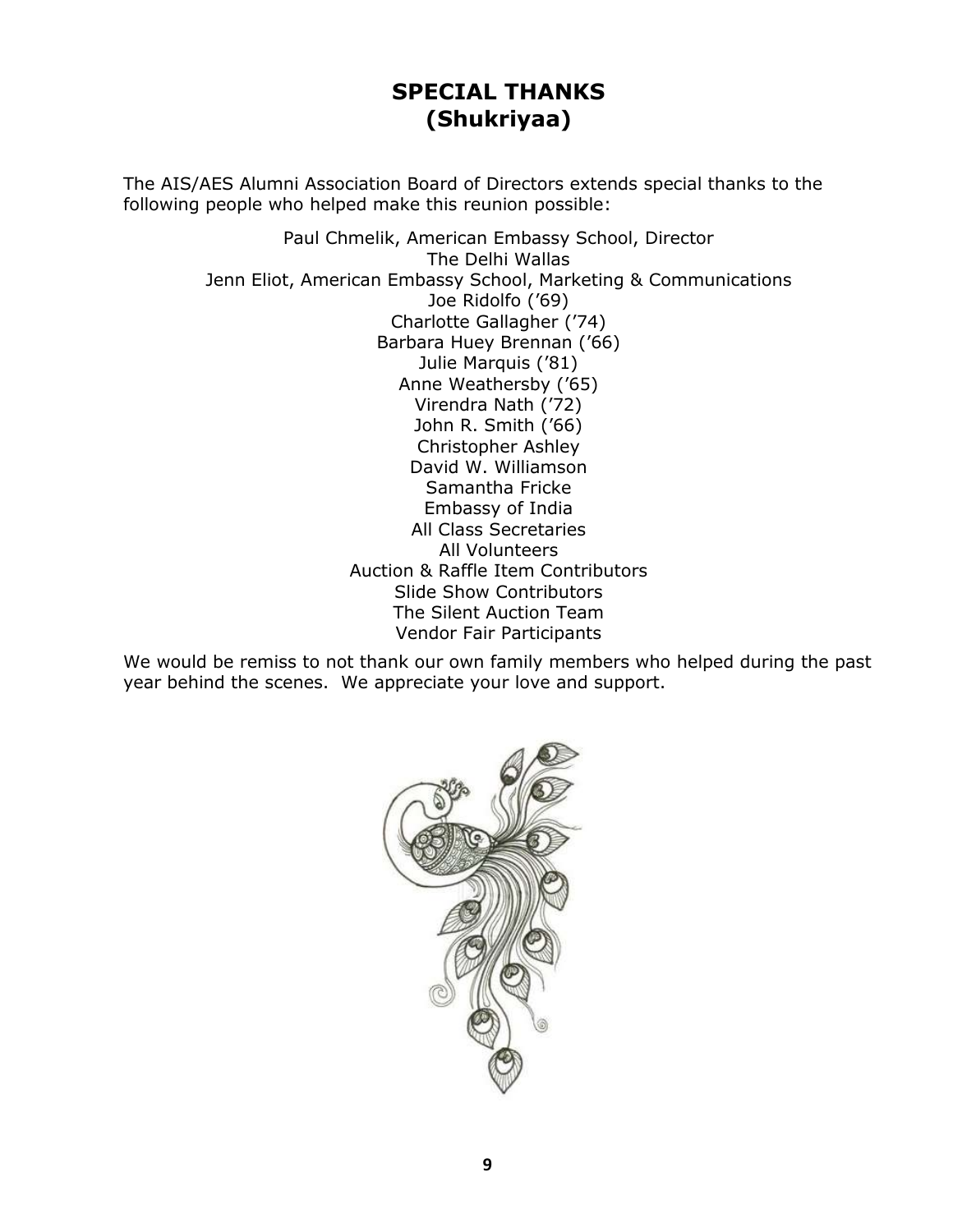# **IN MEMORIAM**

*We will always remember you.*

**Class of 1962**

Zemla Morgan, Judy

#### **Class of 1964**

Bhamroyal, Amarjit Singh [Blake, Robert R.](http://aisaes.org/Obituaries.2.htm#robertblake) Emmer, Eileen Marable, Terry [Noonan, Tommy](http://aisaes.org/Obituaries.3.htm#TNoonan) Stone, Toby Gail [Winter, III; Charles R.](http://aisaes.org/Obituaries.2.htm#CRWinter3)

#### **Class of 1965**

[Montouroy, Jacques](http://aisaes.org/Obituaries.1.htm#jacquesmontouroy) Tate Gilmore, Jerrye Yunis, Adil

#### **Class of 1966**

[Carter Aaron, Kathleen](http://aisaes.org/Obituaries.1.htm#kathleencarteraaron) Dempsey, Willie [Dewhurst, Lloyd T.](http://aisaes.org/Obituaries.3.htm#LTDewhurst) Flegel, Ray R. [Hart Chackel, Sharon](http://aisaes.org/Obituaries.1.htm#sharonhartchackel) Kudarauskas, Gregory

#### **Class of 1967**

[Badhwar, Rajiv](http://aisaes.org/Obituaries.1.htm#rajivbadhwar) Bennett, Joyce Davis, Gordon [Donaho Fritz, Jana](http://aisaes.org/Obituaries.1.htm#janadonahofritz) Ensminger, Richard M. Frazier, Richard Hall, Michael J. Haney, Elissa [Jones, Anita](http://aisaes.org/Obituaries.3.htm) Poffenberger, Pam Raski, Bill Wilder, Christopher [Witte Rutten, Carien](http://aisaes.org/Obituaries.1.htm#carienwitterutten)

#### **Class of 1968**

Coover, David [Douglas, Babette](http://aisaes.org/Obituaries.3.htm#babettedouglas) Grgic, Milos Halfman, Peg [Lawrence, Glen](http://aisaes.org/Obituaries.1.htm#glenlawrence) [Seniff, Dennis](http://aisaes.org/Obituaries.1.htm#dennisseniff)

# Weisz, Lucy Ann **Class of 1969**

Allison, Chris [Anderson, Greg](http://aisaes.org/Obituaries.3.htm#greganderson) Bennett, Michael Cote, III Ralph W. [Freundel, Mark](http://aisaes.org/Obituaries.1.htm#markfreundel) [Griffith, Rolla](http://aisaes.org/Obituaries.1.htm#rollagriffith) [Haney, Doug](http://aisaes.org/Obituaries.2.htm#DHaney) [Morgan, Scott David](http://aisaes.org/Obituaries.2.htm#SDMorgan) [Ronkin, George](http://aisaes.org/Obituaries.3.htm#GeorgeRonkin) Spasowski, Wladyslaw

#### **Class of 1970**

(Kay)

Delaplane, Gary [Everett Haney, Becky](http://aisaes.org/Obituaries.2.htm#BeckyHaneyTribute) Luppi, Brian Taylor, John Wells, Donald

#### **Class of 1971**

[Minehart, Curtis](http://aisaes.org/Obituaries.1.htm#curtisminehart) [Pascale, Tom](http://aisaes.org/Obituaries.1.htm#tompascale) Ranard, [John Kent](http://aisaes.org/Obituaries.1.htm#johnkentranard) [Scott, Rhonie](http://aisaes.org/Obituaries.1.htm#rhoniescott) Stollberg, Jess

#### **Class of 1972**

Coover Bennett, Paula Kidston, Barry Kirton, Mario

#### **Class of 1973**

[Kauffman Fulton,](http://aisaes.org/Obituaries.3.htm#SGKFulton)  [Suzette](http://aisaes.org/Obituaries.3.htm#SGKFulton) [Pearson, Katharine](http://aisaes.org/Obituaries.1.htm#katharinepearson) Singh Malhotra, Rekha Tettero, Elsa

Barnett, Mariam [Burns, Mark](http://aisaes.org/Obituaries.3.htm#markburns) Conlon, Bruce [Lucker, Tobias](http://aisaes.org/Obituaries.1.htm#tobylucker) Metzner, Steve Miller, Erik Ratcliffe, Robin [Vollmer, Mark](http://aisaes.org/Obituaries.1.htm#markvollmer)

**Class of 1974**

# Ascher, Christophe Phibbs, Kathy Pickett, David Pollock, James [Rizzie, Jim](http://aisaes.org/Obituaries.2.htm#JimRizzie) Roy, Alok [Rogers, Bruce](http://aisaes.org/Obituaries.2.htm#brucerogers) Sharp, Lee

**Class of 1975**

Trayfors, William

#### **Class of 1976**

[Creedon, Erin McKenzie](http://aisaes.org/Obituaries.2.htm#ECreedon) Hakim Amruk Johnson Titus [Marquis Robin](http://aisaes.org/Obituaries.2.htm#robinmarquis) Parker John Pratt James Shallon Michele

**Class of 1977** Bushnell, Ronald Morden, James P.

**Class of 1978** Holmberg, Rip Litvinovic, Gorjana Moynihan, John



## **Class of 1979** Anderson, James Chalikulima, Amos Goharpour, Shahin

**Class of 1980** Crees, David

**Class of 1981** Vincente, Gup

**Class of 1982** [Nekby, Lena](http://aisaes.org/Obituaries.3.htm#lenanekby)

## **Class of 1986** [Ji, Meng-Bock](http://aisaes.org/Obituaries.1.htm#mengbockji) [Stabile, John W.](http://aisaes.org/Obituaries.3.htm#johnwstabile)  Vangaard, Jan

**Class of 1987** [Hentschel Lamont](http://aisaes.org/Obituaries.1.htm#katiehentschel)  [Kippel, Katie](http://aisaes.org/Obituaries.1.htm#katiehentschel) Smith, [Stephanie](http://aisaes.org/Obituaries.1.htm#stephaniesmith)

**Class of 1988** Chapman, John Roland

**Class of 1992** [Severino, Adriana](http://aisaes.org/Obituaries.2.htm#adrianaseverino)

**Class of 1994** [Pande, Angela](http://aisaes.org/Obituaries.3.htm#angelapande)

**Class of 1996** Banerjee, Nilanjan

**Class of 1997** Hasnain, Aftab

**Class of 2002** [Desloges, Annemarie](http://aisaes.org/Obituaries.2.htm#AMDesloges)

**Class of 2006** Harris III, Jerry Douglas **Class of 2007** [Astley, Robert Vernon](http://aisaes.org/Obituaries.2.htm#RVAstley)

**Class of 2008** [Broun, Nicolas](http://aisaes.org/Obituaries.3.htm#NicolasBroun)

**Class of 2014** [Chaudhary, Aisha](http://aisaes.org/Obituaries.3.htm#aishachaudhary)

**Unknown Class Year** Chakrawarti, Arjun Williams, Lewis B.

**Faculty & Staff** Ayers, Merrillyn Bagnato, Uwe [Curlett, James Edward](http://aisaes.org/Obituaries.2.htm#jamesedwardcurlett) [Frisbie, Aliazon](http://aisaes.org/Obituaries.1.htm#aliazonfrisbie) Garg, Margaret Gupta, A.R. Haines, Paul Humphrey, Margaret Knisely, Jay Leriou, Iona Malhotra, Adele [Martin, Marie H.](http://aisaes.org/Obituaries.1.htm#mariemartin) Platine, Norman W. Rahman, Dorothy Ravensburg, Hermina Albertha Roberts, Emily Royce, Alice [Shepard, Frank](http://aisaes.org/Obituaries.1.htm#frankshepard) Sinha, Janet Spooner, Doris Studwell, Margaret W. [Takala, Reino](http://aisaes.org/Obituaries.1.htm#reinotakala) Thomas, Valerie Wicklander, Roger [Wilder, Bosley](http://aisaes.org/Obituaries.1.htm#bosleywilder)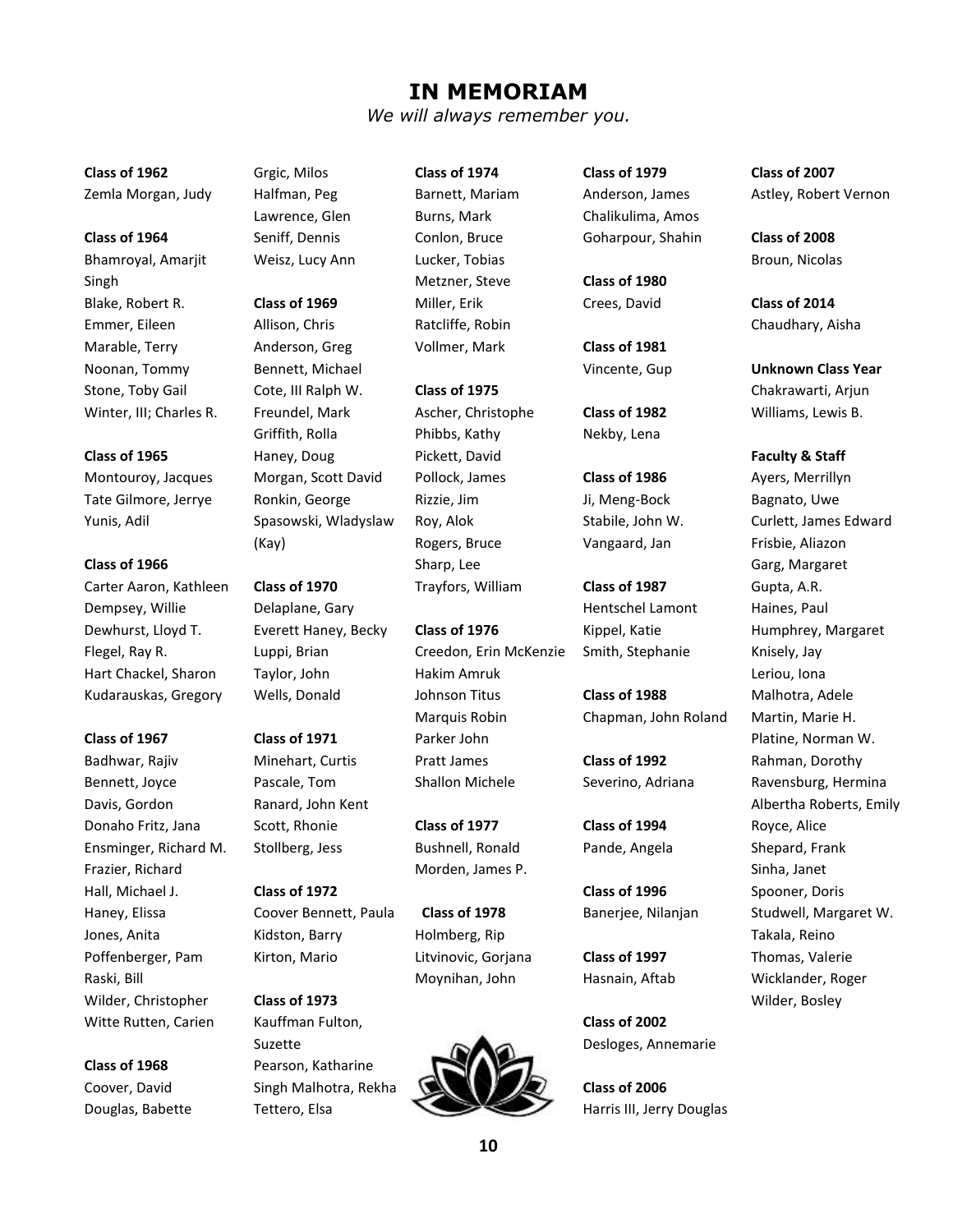# **SPONSORS**  *"We get by with a little help from our friends." -The Beatles*